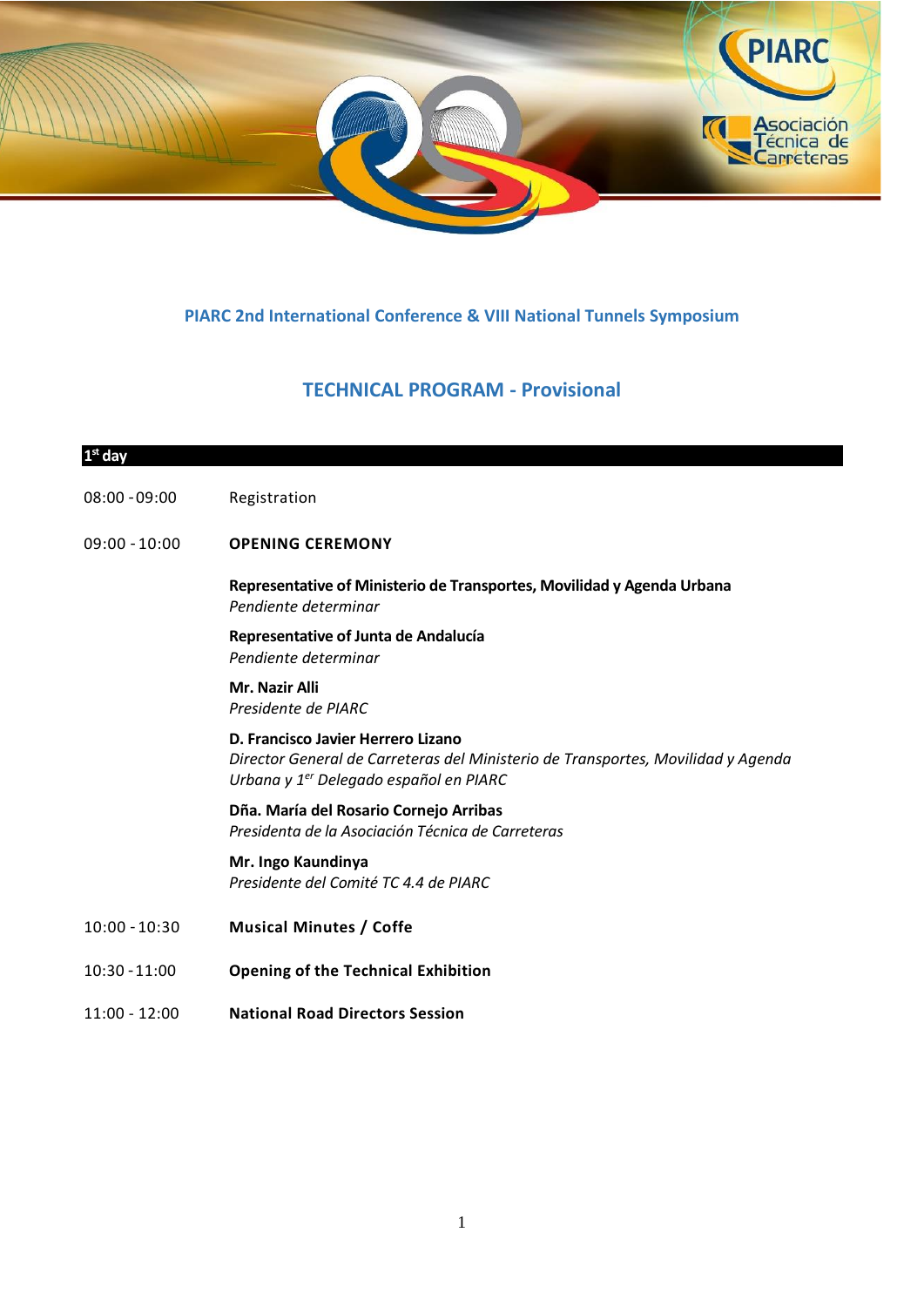

## **1st Session: "The new challenges of the tunnels with the 2030 objective"**

| $12:00 - 12:20$ | Presentation: "Future challenges for tunnel safety and operation from the perspective<br>of PIARC's Tunnel Committee"<br>Ingo Kaundinya<br>Presidente del Comité TC 4.4 de PIARC                                                                           |
|-----------------|------------------------------------------------------------------------------------------------------------------------------------------------------------------------------------------------------------------------------------------------------------|
| $12:20 - 12:40$ | Presentation: "Túneles de futuro. Objetivo 2030"<br>Rafael López Guarga<br>Presidente del Comité de Túneles de la ATC y Secretario hispanohablante del<br>Comité TC 4.4 de PIARC                                                                           |
| 12:40 - 13:00   | Presentation: "Desafíos para la optimización en el proyecto de sistemas de<br>ventilación" Com. nº 119<br>Ignacio del Rey Llorente<br><b>TYPSA</b>                                                                                                         |
| $13:00 - 13:20$ | Presentation: "Recomendaciones para las aproximaciones y zonas de bocas de<br>túneles para aumentar la resiliencia y facilitar la construcción y la explotación de<br>los túneles" Com. nº 37<br>Manuel Romana García<br>Universidad Politécnica de Madrid |
| $13:20 - 13:45$ | <b>Debate</b>                                                                                                                                                                                                                                              |
| $13:45 - 15:00$ | Lunch                                                                                                                                                                                                                                                      |

# **2nd Session: "Sustainable operation and management of tunnels" (I)** (Halls 1 & 2)

## **HALL 1: "Resilience in road tunnels"**

| 15:00 - 15:20 | Presentation: "Limiting nuisance for traffic during the refurbishment of the |
|---------------|------------------------------------------------------------------------------|
|               | Heinenoord Tunnel; in search of resilience possibilities" Com. nº 113        |
|               | <b>Ronald Mante</b>                                                          |
|               | Rijkswaterstaat, Ministry of Infrastructure and Water Management             |
|               |                                                                              |

15:20 – 15:40 Presentation: **"Seismic And Tsunami Resilience Assessment of Roadway Tunnels In Earthquake Prone Regions"** Com. nº 164 Bijan Khaleghi *Saint Martin's University*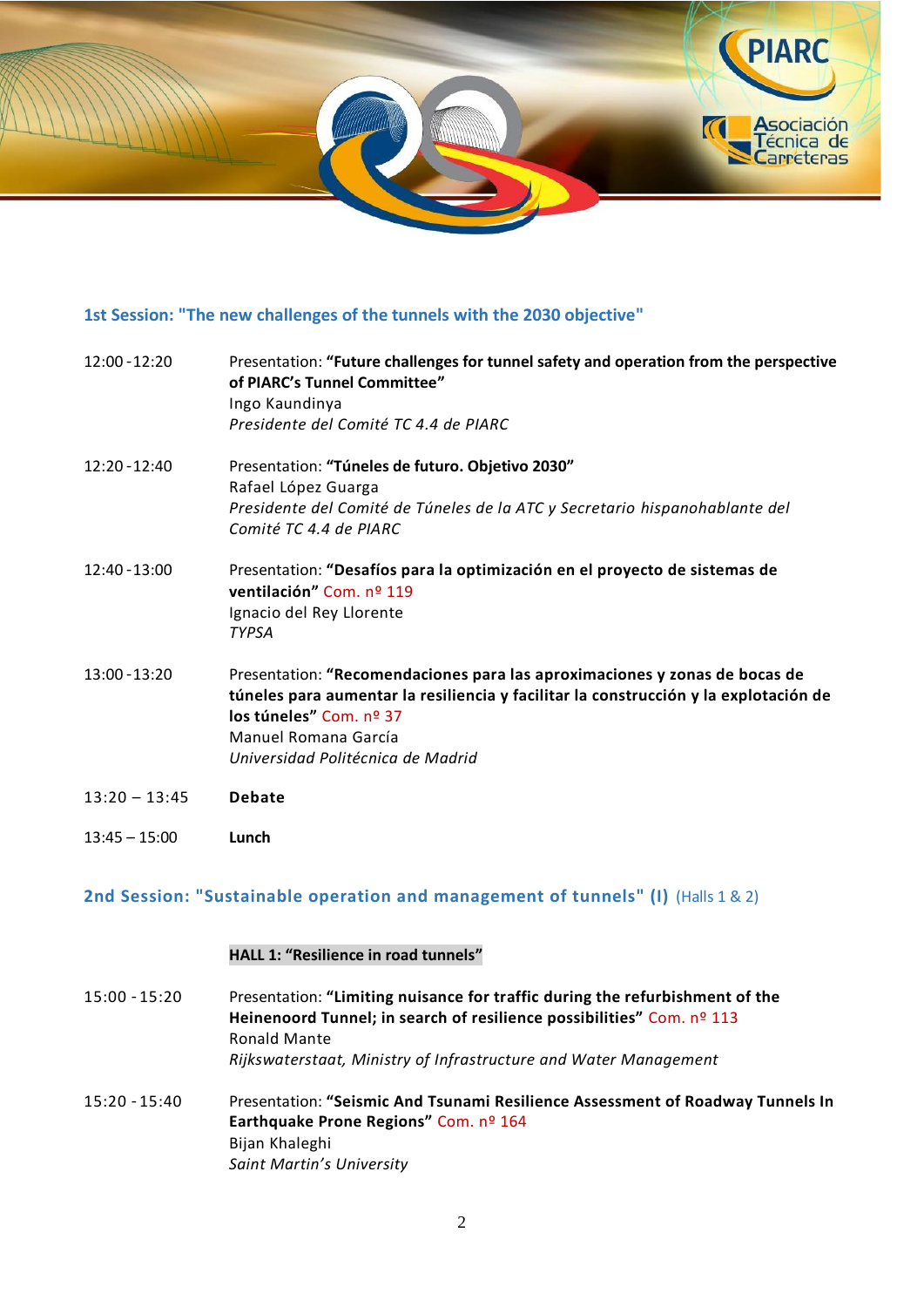

- 15:40 16:00 Presentation: **"To be confirmed"** *XXXXXXXXXXXX*
- 16:00 16:30 **Debate**
- 16:30 18:45 **Free papers selected**

**"Condiciones Mínimas de Explotación (CME)"** Com. nº 10 José Ramón Ochoa Vega *AECOM*

**"La importancia de la resiliencia en el equipo humano"** Com. nº 52 Juan Torres García *EMESA*

**"Implementation of low-tech and lean-tech concepts in road tunnels for a better sustainability"** Com. nº Nº 73 Olivier Martinetto *EGIS Structures et Environnement*

**"Análisis del incendio en el Túnel de Folgoso. Gestión, reparación y reapertura"** Com. nº 118 José Manuel Piris Ruesga *Ministerio de Transportes, Movilidad y Agenda Urbana*

**"Resilience of german road tunnels and the macroeconomic evaluation of their availability"** Com. nº 41 Ulrich Bergerhausen *German Federal Highway Research Institute (BASt)*

**"Different Perspectives for a Resilient Tunnel"** Com. nº 29 Ingo Riess *Riess Ingenieur-GmbH*

**"Definition of Harmonised Operational Guidelines to Deal with Chemical Risks in a Cross-Border Tunnel. Case study outputs from the TRANSTUN project."** Com. nº 141

Andrea Micozzi *University of Rome Tor Vergata, Rome, Italy*

**"Resiliencia en los túneles de carretera"** Com. nº 31 David Zamora Martínez *Independiente*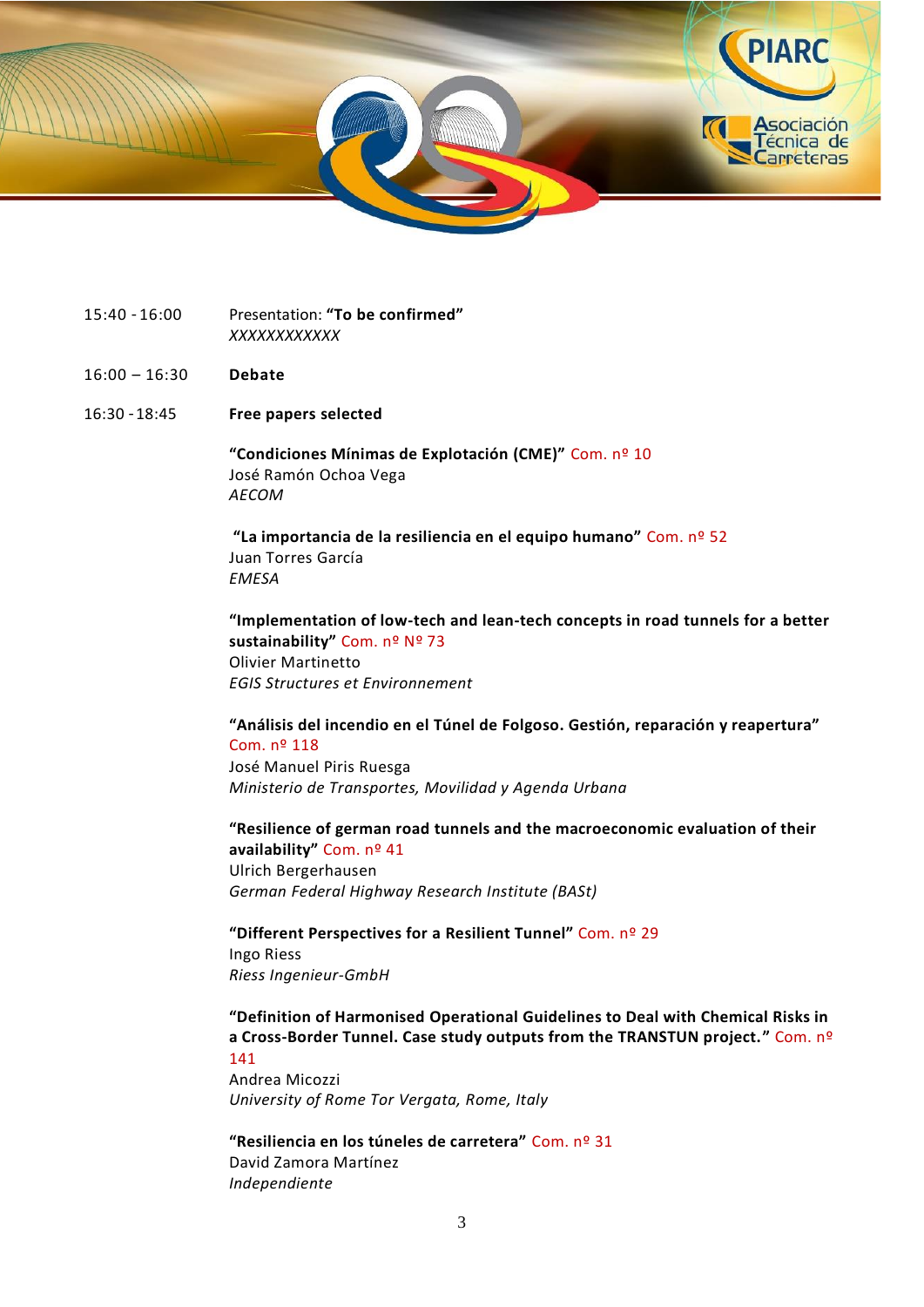

#### **HALL 2: "ITS systems and their contribution to improved operation"**

- 15:00 15:20 Presentation: **"El reto de la renovación del Centro de Control de los túneles de Calle30 (Madrid) sin afecciones a los usuarios"** Com. nº 108 Javier Berges Redondo *Calle 30*
- 15:20 15:40 Presentation: **"KITT - Artificial Intelligence to Improve the Safety of Tunnels and Tunnel Control Centers"** Com. nº 42 Anne Lehan *German Federal Highway Research Institute (BASt)*
- 15:40 16:00 Presentation: **"Nueva tecnología de señalización de alta visibilidad en túnel"** Com. nº 26 Luis Ayres *API MOVILIDAD S.A*
- 16:00 16:30 **Debate**
- 16:30 18:45 **Free papers selected**

**"Regulación de la velocidad en túneles"** Com. nº 27 Cristina Zamorano Nicolás *ABERTIS AUTOPISTAS ESPAÑA*

**"PLATUN: Plataforma Digital de Gestión Integrada de Túneles"** Com. nº 3 Vicente Sebastián Alapont *ELECTRONIC TRAFIC S.A.*

**"Safe Systems approach to enhancing tunnel safety and operations"** Com. nº 81 Dave Dollan *VSP*

**"Sistemas inteligentes para la detección de infracciones de tráfico. ejemplo del túnel de Bielsa-Aragnouet."** Com. nº 23 Andrés Olloqui Martín *Empresa Pública*

**"Caso de éxito: el túnel de Cereixal, primer túnel conectado en España"** Com. nº 38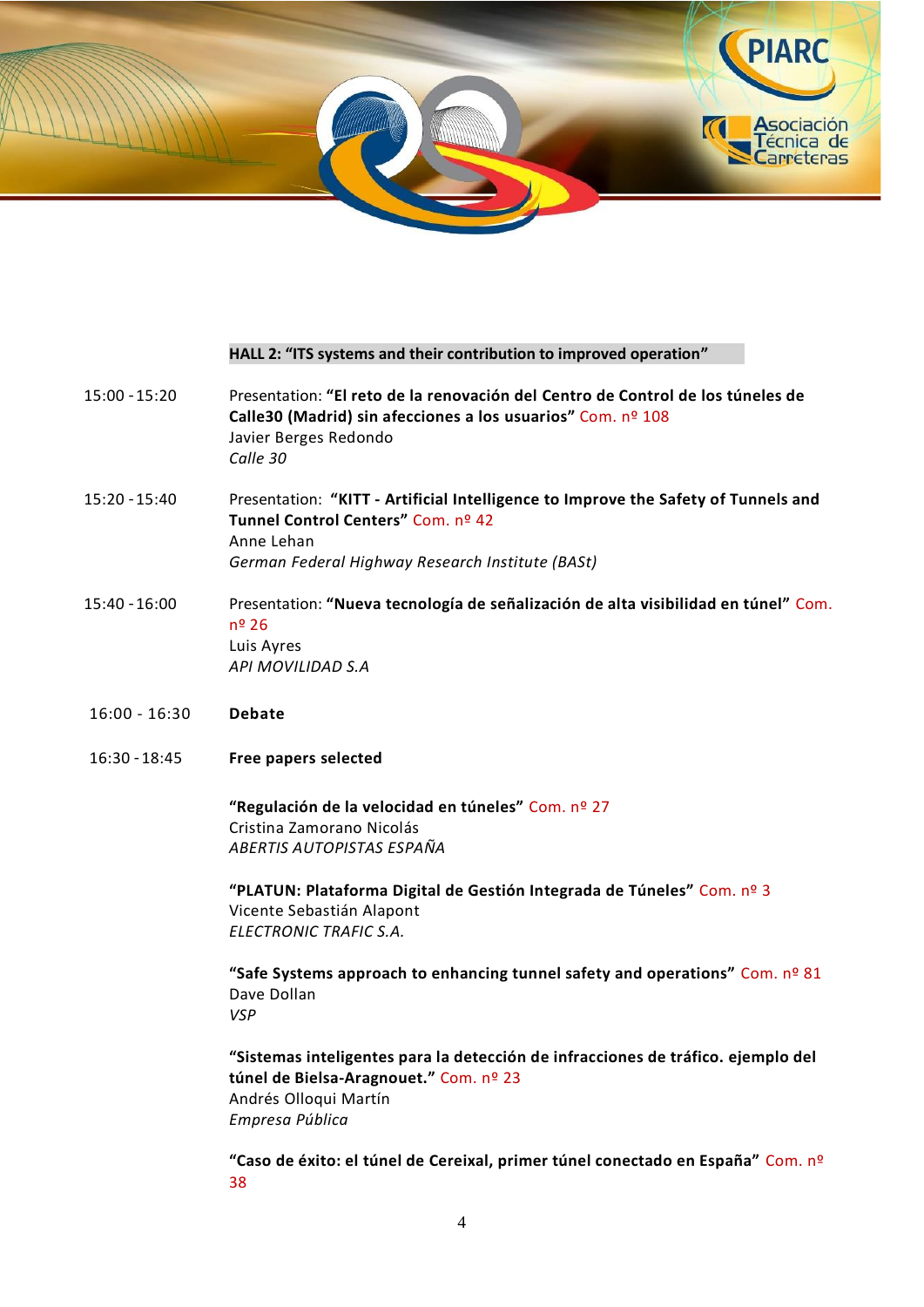

David Calero Monteagudo *SICE*

**"Strategy-led investment in tunnel positioning and wayfinding ITS technologies"** Com. nº 156 Hossein Parsa *Transurban*

**"Vehículos conectados y autónomos (CAV) a través de los túneles (2018-2021)"** Com. nº 98 Iván Ricondo *TEKIA*

**"Plataforma de simulación para entrenamientos de operadores"** Com. nº 13 Fco. Javier Cabrerizo Fuentes ACEINSA MOVILIDAD-INTELIA

**"Diseño y Desarrollo de un Sistema de Gestión de Túneles en servicio mediante la integración, aplicación y análisis de la metodología BIM (BIMEXTUNEL)"** Com. nº 55

Pedro Yarza Álvarez *Alauda Ingeniería*

**"¿Están los túneles preparados para el tránsito de vehículos autónomos y conectados?"** Com. nº 69 Vicente Sebastián Alapont *ELECTRONIC TRAFIC S.A*

**"Cooperative Systems in Road Tunnels. Potentials using C2X communication for tunnel monitoring"** Com. nº 159 Susanne Großmann / Georg Mayer *BUNG GmbH*

21:30 - 23:30 **Gala Dinner**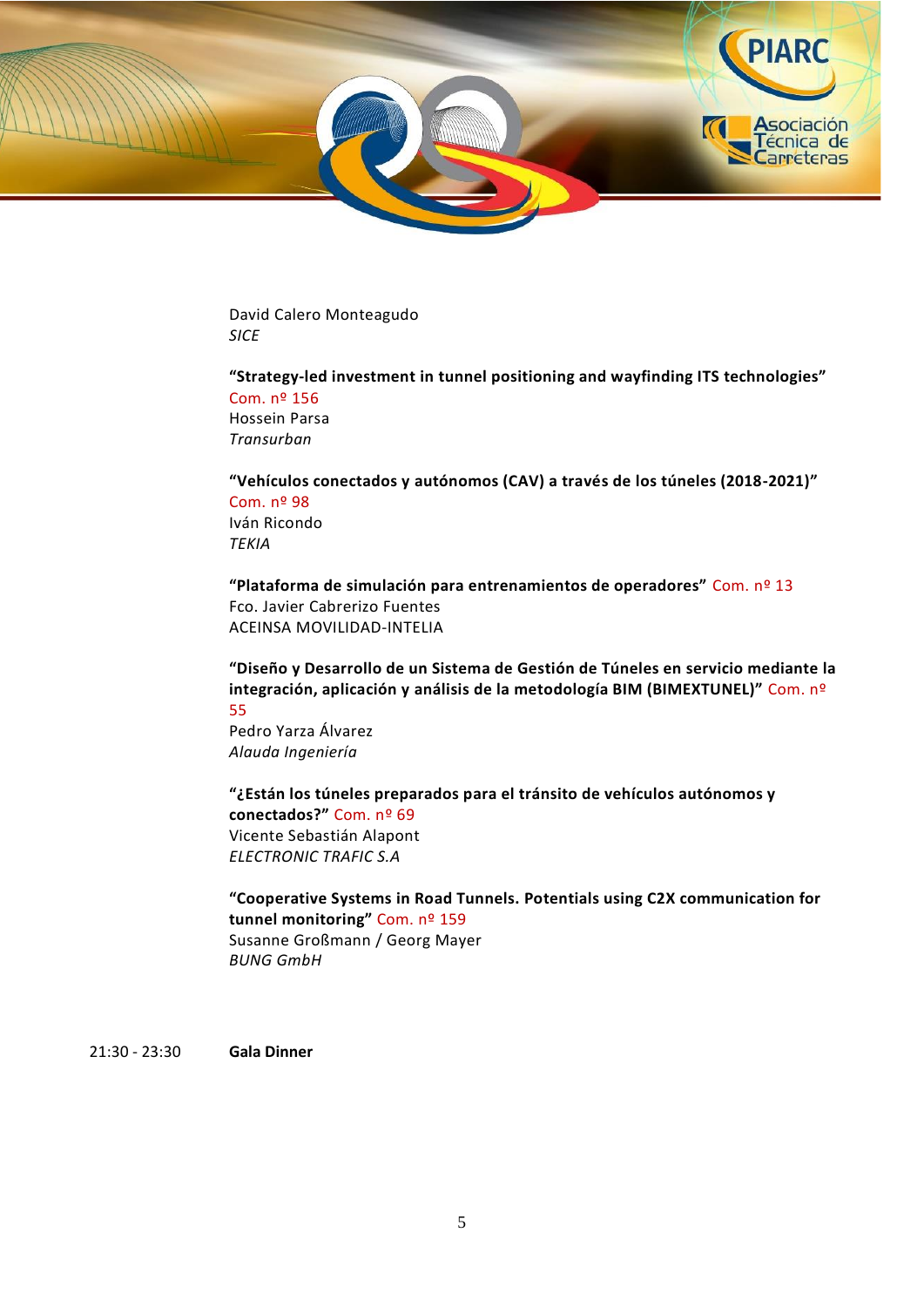

#### **2 nd day**

# **3rd Session: "Management of urban and high traffic road tunnels"**

| $08:30 - 08:50$ | Presentation: "PIARC collection of case studies maintenance and<br>traffic operation of heavy trafficked road tunnels" Com. nº 87<br>Arthur Kabuya<br>Administración de Transportes. Bruselas |
|-----------------|-----------------------------------------------------------------------------------------------------------------------------------------------------------------------------------------------|
| $08:50 - 09:10$ | Presentation: "Diseño de un túnel para mejorar las condiciones ambientales del<br>entorno" Com. nº 50<br>Juan Manuel Sanz Sacristán<br><b>SENER</b>                                           |
| $09:10 - 09:30$ | Presentation: "La complejidad de la explotación en una infraestructura de grandes<br>dimensiones" Com. nº 109<br>Sergio Barral García<br>Calle 30                                             |
| $09:30 - 10:00$ | <b>Debate</b>                                                                                                                                                                                 |
| $10:00 - 11:00$ | Free papers selected                                                                                                                                                                          |
|                 | "Diseño de túneles urbanos" Com. nº 84<br>Andreu Estany i Serra<br>Esteyco                                                                                                                    |
|                 | "Fonctionnement en mode dégradé d'un poste de contrôle-commande assurant<br>la surveillance de plusieurs tunnels" Com. nº 43<br>Jean-Claude Martin<br>Centre d'Etudes des Tunnels             |
|                 | "Plan Málaga Litoral: Eje Litoral Soterrado" Com. nº 74<br>José Pedro Alba García<br>ARCS Estudios y Servicios Técnicos S.L.                                                                  |
|                 | "El diseño de la movilidad en los túneles urbanos" Com. nº 17<br>David Soler Grima<br><b>DOYMO</b>                                                                                            |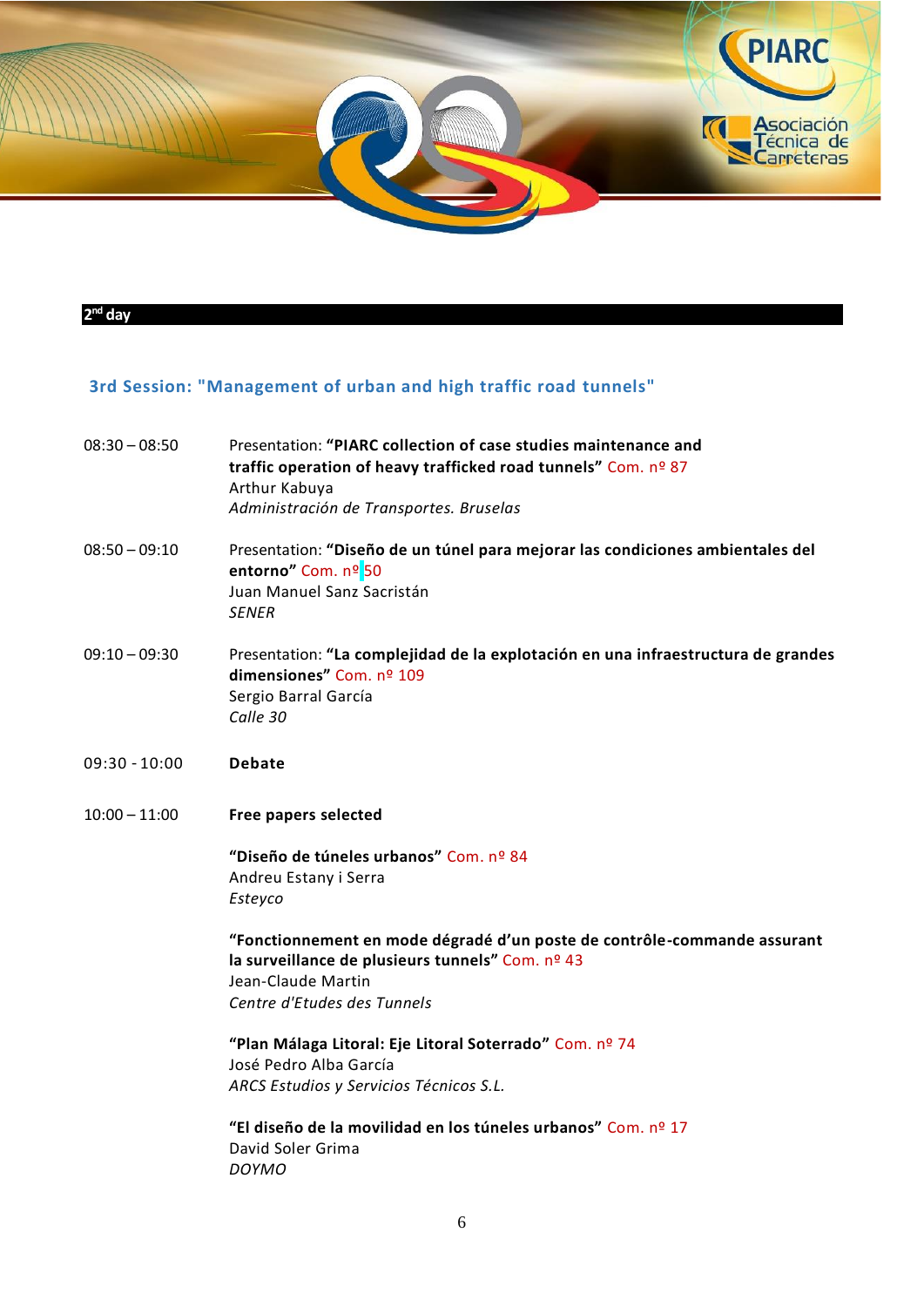

**"Building Information Modelling for an optimized and safe operation of road tunnels"** Com. nº 100 Goetz Vollmann *Ruhr-University Bochum, Institute for Tunnelling and Construction Management*

11:00 – 11:30 **Coffe break**

### **4th Session: "New energies vehicle propulsion and their impact on tunnels"**

| 11:30 – 11:50 | Presentation: "Impact of new Energy carriers on tunnel design and safety - status |
|---------------|-----------------------------------------------------------------------------------|
|               | report of PIARC TC 4.4 WG4" Com. $n^{\circ}$ 6                                    |
|               | Peter Sturm                                                                       |
|               | Graz University of Technology                                                     |

- 11:50 12:10 Presentation: **"Quantitative risk assessment approaches for new vehicle propulsion energies in road tunnels"** Com. nº 32 Bernhard Kohl *ILF Group Holding*
- 12:10 12:30 Presentation: **"El vehículo eléctrico también contamina"** Com. nº 117 Ramón Morera Fauquier *INNOVIA*
- 12:30 13:00 **Debate**
- 13:00 14:00 **Free papers selected**

**"Pollutants from fire tests with battery electric vehicles and their impact on road tunnels"** Com. nº 93 Patrik Fößleitner *Graz University of Technology*

**"Instalación de puntos de carga eléctrica en túneles de carretera"** Com. nº 77 Alberto Cuadrado Madrona *IDOM*

**"Proyecto HyTunnel-CS"** Com. nº 79 Jesús Sancho Cebrián *IDOM*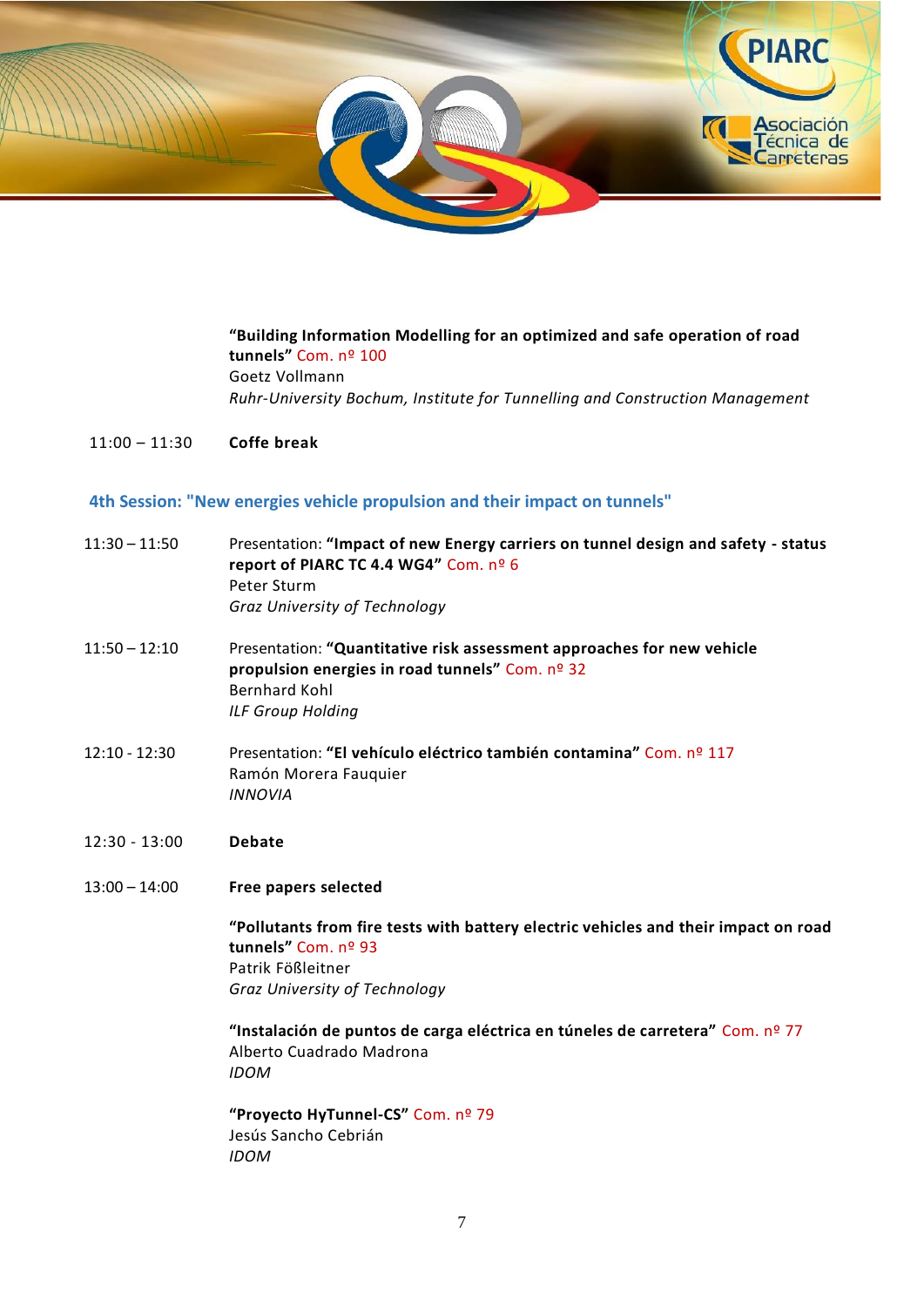

**"E-Tunel. o Smart-Tunel. Una adaptación a las nuevas realidades"** Com. nº 22 Manuel Alberto Abella Suárez *SEOPRIN SL*

**"Next Generation Air Purification System for Road Tunnel with Significant Increased EV Composition"** Com. nº 139 Chi Kit Ma *AECOM Asia Company Limited*

14:00-15:00 **Lunch**

**5th Session: "Sustainable operation and management of tunnels" (II)** (Halls 1 & 2)

#### **HALL 1: "Emergency management"**

- 15:00 15:20 Presentation: **"La gestión de la información en los accidentes en túneles"** Com. nº 54 Emilio Leo Ferrando Subdelegación del Gobierno en Huesca. Unidad de Protección Civil
- 15:20 15:40 Presentation: **"Pedestrian behavior during real scale evacuation experiments in road tunnels"** Com. nº 152 Natalia Schmidt-Polonczyk AGH University of Science and Technology
- 15:40 16:00 **Debate**
- 16:00 18:30 **Free papers selected**

**"Improved incident management through a resilient organisation"** Com. nº 2 André Stein *Ministère de la Mobilité et des Travaux publics*

**"Coordinación de actuaciones sanitarias en túneles internacionales de gran longitud. El caso del túnel de Somport"** Com. nº 59 Diego Lagunas Pardos *061 ARAGÓN*

**"Estudio sobre la explotación de túneles y la gestión de riesgos. Caso práctico de túneles largos europeos"** Com. nº 85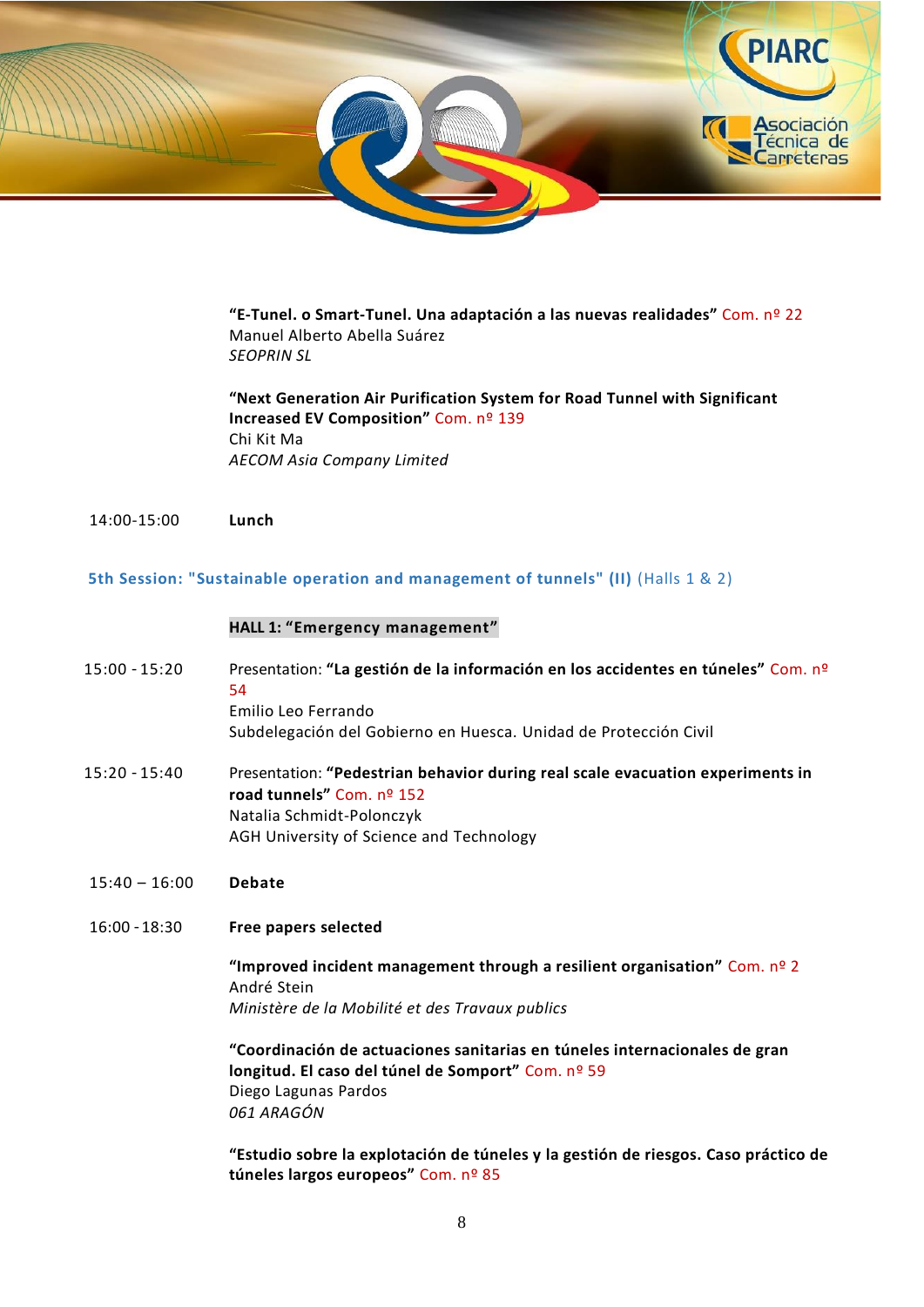

Óscar Borobia Cuesta *IDOM Consulting, Engineering, Architecture, S.A.U.*

## **"Emergencias en túneles con implicación de vehículos de energía alternativa (VEA)"** Com. nº 72 Nuria Romeo Girón *Túnel de Somport*

**"A study of tunnel ventilation control and water spray activation in case of fire"** Com. nº 86 Atsushi Ichikawa *East Nippon Expressway Company Limited* **"Using existing Radar infrastructure for tunnel safety management and emergency response"** Com. nº 115 Seb Baucutt *Navtech Radar*

**"Gestion de emergencias mediante planes dinámicos"** Com. nº 122 Miguel Ángel Meléndez Fernández *Kapsch TrafficCom Transportation S.A.U.*

**"Incidents/Accidents in Motorway Tunnels in Slovenia"** Com. nº 128 Drago Dolenc *DARS*

#### **HALL 2: "Risk Analysis"**

- 15:00 15:20 Presentation: **"Metodología española de análisis de riesgo en túneles de la red de carreteras del Estado (MARTE): experiencia en su aplicación y propuesta de mejora"** Com. nº 9 Guillermo Llopis Serrano Ministerio de Transportes, Movilidad y Agenda Urbana
- 15 :20 15 :40 Presentation: **"Dangerosité d'un bon modèle d'évaluation quantitative des risques et projet de mise à jour/amélioration de celui-ci"** Com. nº 44 Christophe Willmann Centre d'Etudes des Tunnels
- 15:40 -16:00 **Debate**
- 16:00 18:30 **Free papers selected**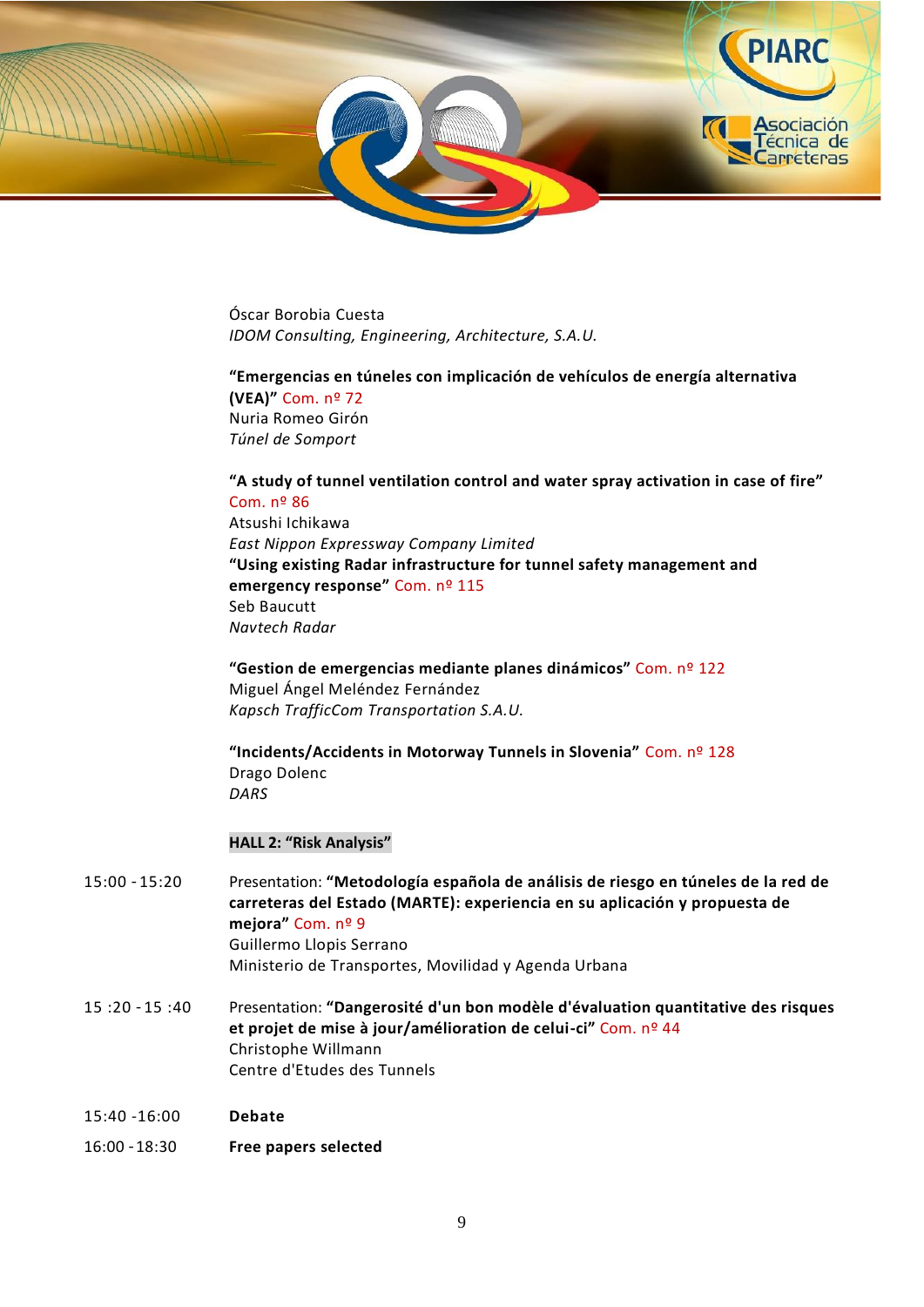

**"Bancabilidad" de un túnel; y cómo los riesgos no mitigados encarecen un proyecto"** Com. nº 15 Mercedes Martín Martinez Almeida *Autónomo*

**"Análisis de riesgo de los túneles urbanos de la Plaza de Las Glorias en Barcelona"** Com. nº 30 Iván Perea Méndez *ESTEYCO S.A.*

**"Euram 3.0: 15 years of risk analysis application in road tunnels"** Com. nº 83 Alessandro Focaracci *Prometeoengineering.it S.r.l.*

**"Smoke control in naturally ventilated tunnels"** Com. nº 75 António Galhardo *National Laboratory for Civil Engineering*

**"Quantitative Risk Analysis: Tool to optimize the design and ensure tunnel safety during the Project Phase"** Com. nº 11 Ion Berganza *SENER*

**"Herramienta de análisis combinado de evacuación y humos para túneles de carretera"** Com. nº 112 Carlos del Álamo Merino *TYPSA*

**"An analysis of the influence of tunnel length and road type on road accident variables"** Com. nº 127 Antonella Pireddu *Istituto Nazionale per l'Assicurazione contro gli Infortuni sul Lavoro INAIL-Ricerca*

**"Fréjus Tunnel: French and Italian complementary methods for tunnel risk assessment"** Com. nº 146 Federica Luciani *BG Ingegneri Consulenti*

**"A risk-based approach for design, operation and maintenance of road tunnels"** Com. nº 147 Soren Randrup-Thomsen *Rambol Denmark*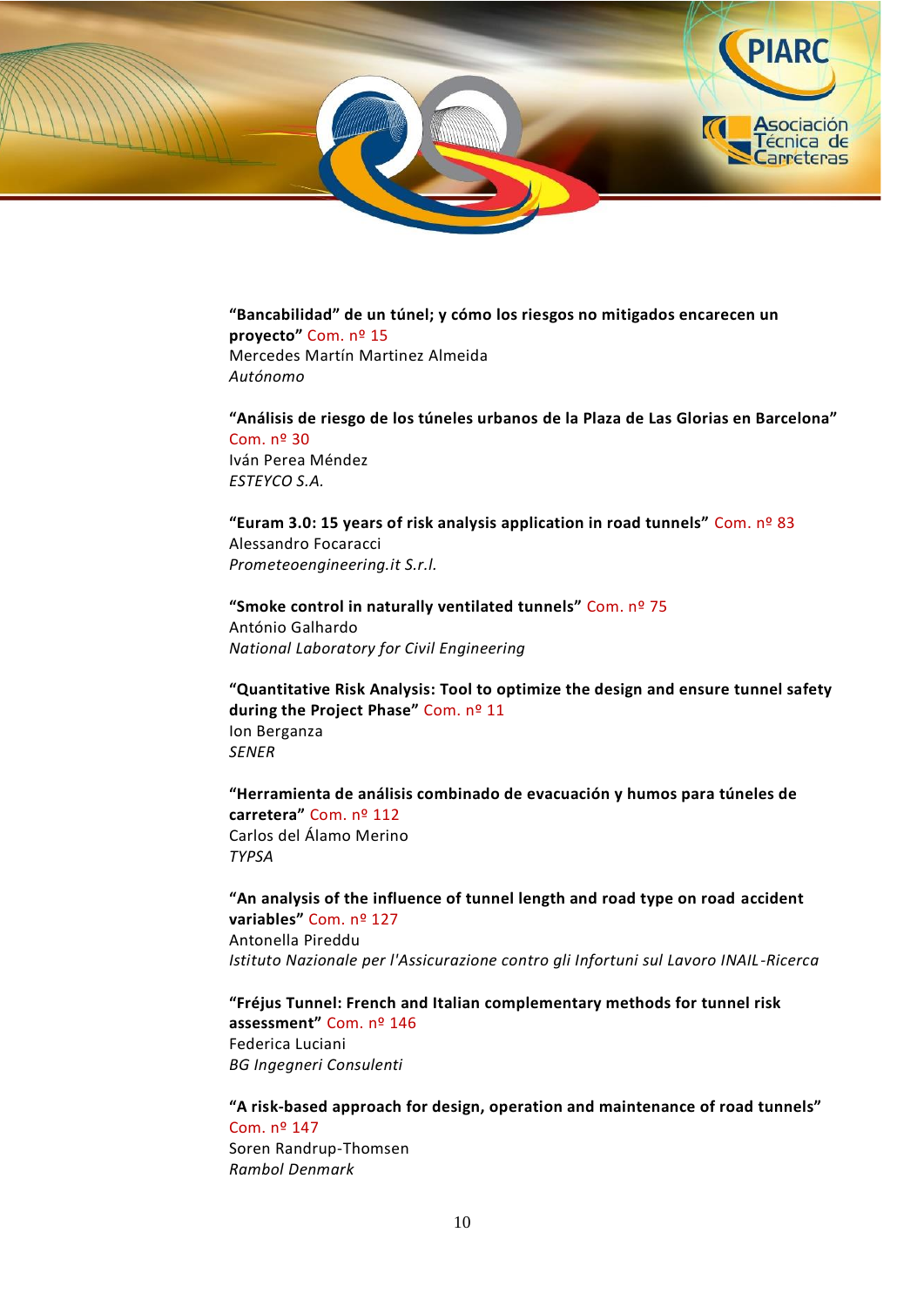

### **3 rd day**

# **6th Session: "Ventilation and Lighting"** (Halls 1 &2)

# **HALL 1: "Ventilation"**

| $08:30 - 08:50$ | Presentation: "Sustainability in Tunnel Ventilation - Review and Future Prospects"<br>Com. nº 140<br>Fathi Tarada<br>Mosen Ltd                                                                                                                                                                                                                                                                                                                    |
|-----------------|---------------------------------------------------------------------------------------------------------------------------------------------------------------------------------------------------------------------------------------------------------------------------------------------------------------------------------------------------------------------------------------------------------------------------------------------------|
| $08:50 - 09:10$ | Presentation: "Innovative ventilation related risk reduction measures for road<br>tunnels" Com. nº 157<br>Salvatore Giua / Luca Stantero<br><b>SWS Engineering SPA</b>                                                                                                                                                                                                                                                                            |
| $09:10 - 09:30$ | <b>Debate</b>                                                                                                                                                                                                                                                                                                                                                                                                                                     |
| $09:30 - 11:30$ | <b>Free papers selected</b>                                                                                                                                                                                                                                                                                                                                                                                                                       |
|                 | "Renovación ventiladores túnel 2 Guadarrama de<br>AP-6 año 2020" Com. nº 16<br>Gonzalo Grande Tomé<br>AUTOPISTAS AN ABERTIS COMPANY<br>"La medida de NO2 en túneles. La experiencia en los túneles de Calle 30<br>(Madrid)" Com. nº 107<br>María del Carmen Bonilla González<br>Calle 30<br>"A ventilation operation optimisation study: comparing ventilation analysis to<br>learning algorithm" Com. nº 64<br><b>Cristian Biotto</b><br>Aurecon |
|                 | "Commissioning tests in heavily trafficked city tunnels under operation" Com. nº                                                                                                                                                                                                                                                                                                                                                                  |

36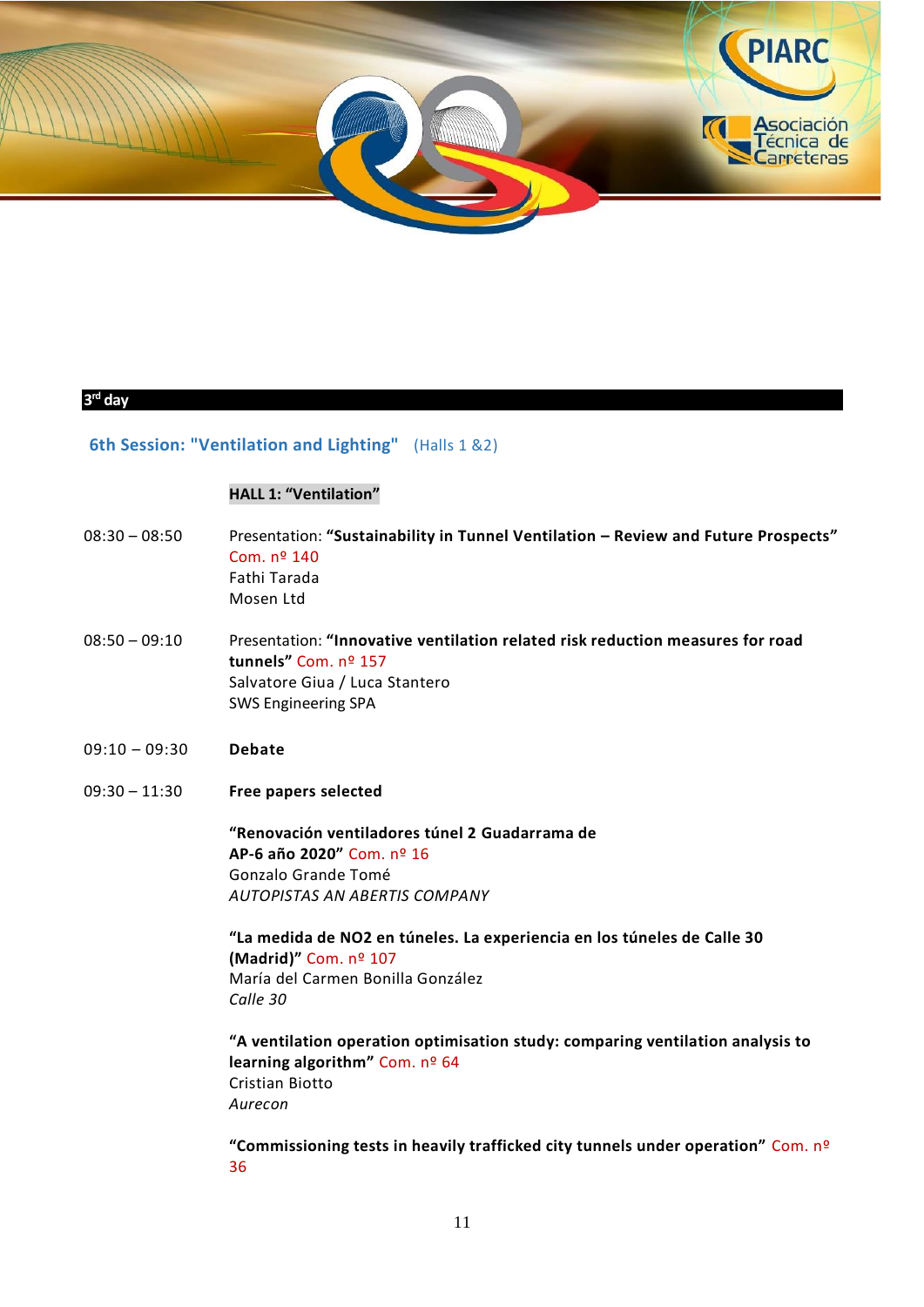

Johannes Rodler *FVTmbH*

**"Ventilation control system design of a Montréal road tunnel"** Com. nº 94 Emmanuelle Debourdeaux *Hatch*

**"Aplicaciones de inteligencia artificial en túneles. Caso práctico de ventilación"** Com. nº 51 Ernesto Sánchez Larios *SENER*

**"Improvement of automatic tunnel ventilation control system to remove fog generation at a tunnel entrance"** Com. nº 45 Morishita Takuya *Central Nippon Highway Engineering Nagoya Co., Ltd*

**"Regulación de ángulo de calaje de alabes en funcionamiento en ventiladores axiales para túneles carreteros de longitud elevada"** Com. nº 103 Luis Javier Díaz Valdés *ZITRON*

**"Prediction of Pollutant Emission and Concentration Distribution in a Super Long Urban Tunnel in Beijing"** Com. nº 144 Qiong Li *North China Institute of Science and Technology*

#### **HALL 2: "Lighting and energy efficiency"**

- 08:30 08:50 Presentation: **"Regulación de los sistemas de iluminación de túneles de carretera. Estrategias para optimizar su rendimiento"** Com. nº 89 Javier Borja López IDOM Consulting, Engineering, Architecture, S.A.U.
- 08 :50 09 :10 Presentation: **"Développement d'éclairages LEDs économes en énergie, confortables et sûrs pour l'usager"** Com. nº 25 Dorian Talon CETU (Centre d'Etudes des Tunnels)
- 09,10 09,30 Presentation: **"Pendiente de confirmar"**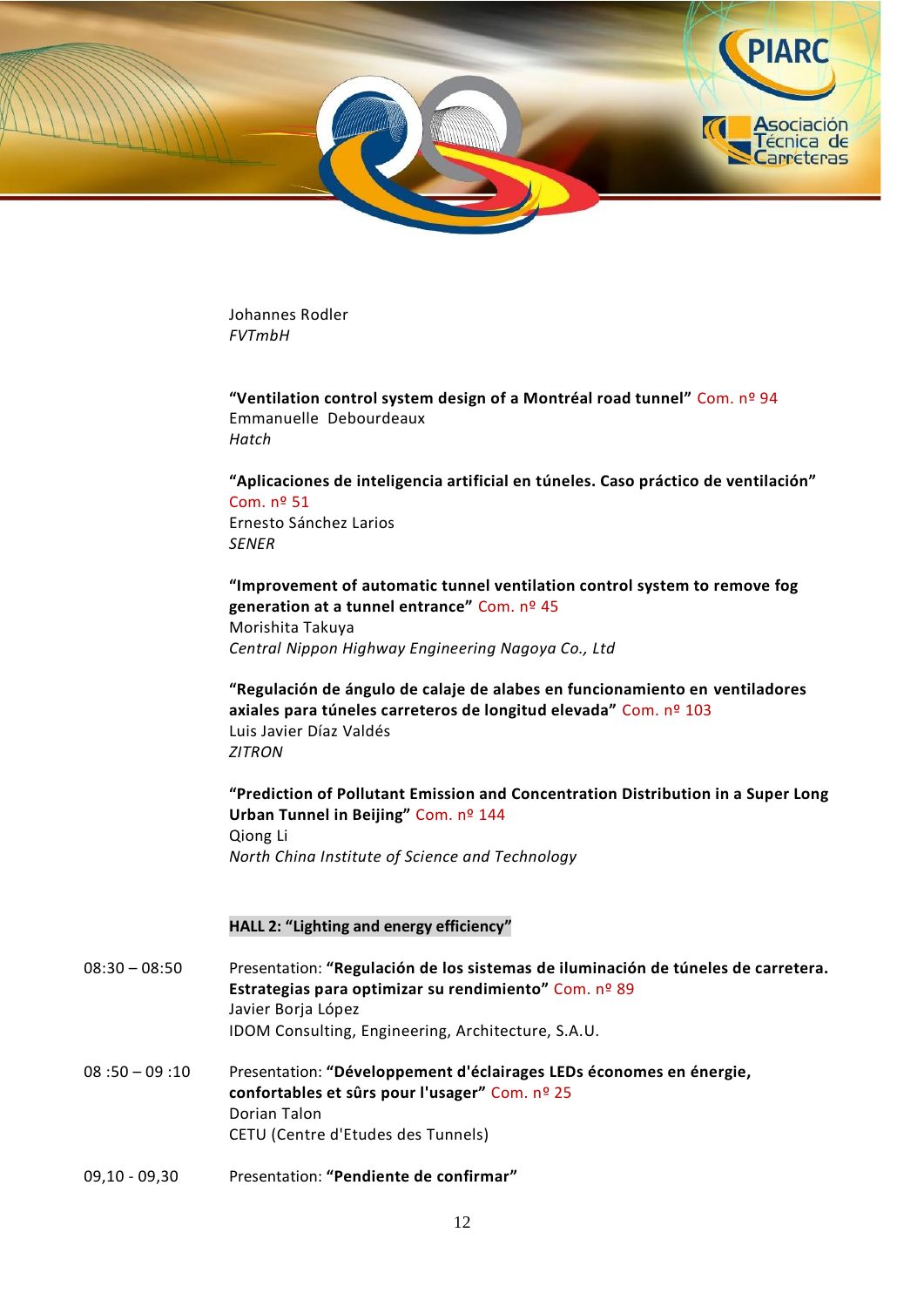

#### *XXXXXXXXXXXX*

- 09 :30 10 :00 **Debate**
- 10:00 11:30 **Free papers selected**

**"Sistemas de evaluación dinámica de luminancia e iluminancia en túneles. Caso práctico: Túnel de l'Olleria de la autovía A-7"** Com. nº 48 Alberto Senén Perales García *AMAC EUROPA S.L.*

**"Diseño de sistema de control alumbrado multi-túnel en plataforma abierta"** Com. nº 58 Roberto Martinez Garcia *Área Metropolitana de Barcelona*

**"Hidráulica de bombeo no convencional en circuito cerrado como sistema sostenible de almacenamiento de energía en túneles de montaña"** Com. nº 33 Justo Suárez Fernández *SESPA*

**"Sacyr Iohnic, una solución innovadora para la iluminación de túneles que mejora la seguridad y reduce el consumo de energía"** Com. nº 60 Rubén Jover Sevilla *Sacyr Concesiones, S.L.*

**"Towards more sustainable road tunnels in Australia and New Zealand: Recommendations for practitioners"** Com. nº 145 Georgia O´Connor *Australian Road Research Board (ARRB)*

**"Proyecto de implantación de energías renovables y eficiencia energética en el túnel de Carrovide (Navarra)"** Com. nº 35 Lulen Iturrizaga López *MEIK Ingeniería y Consultoría*

11:30 – 12:00 **Coffe break**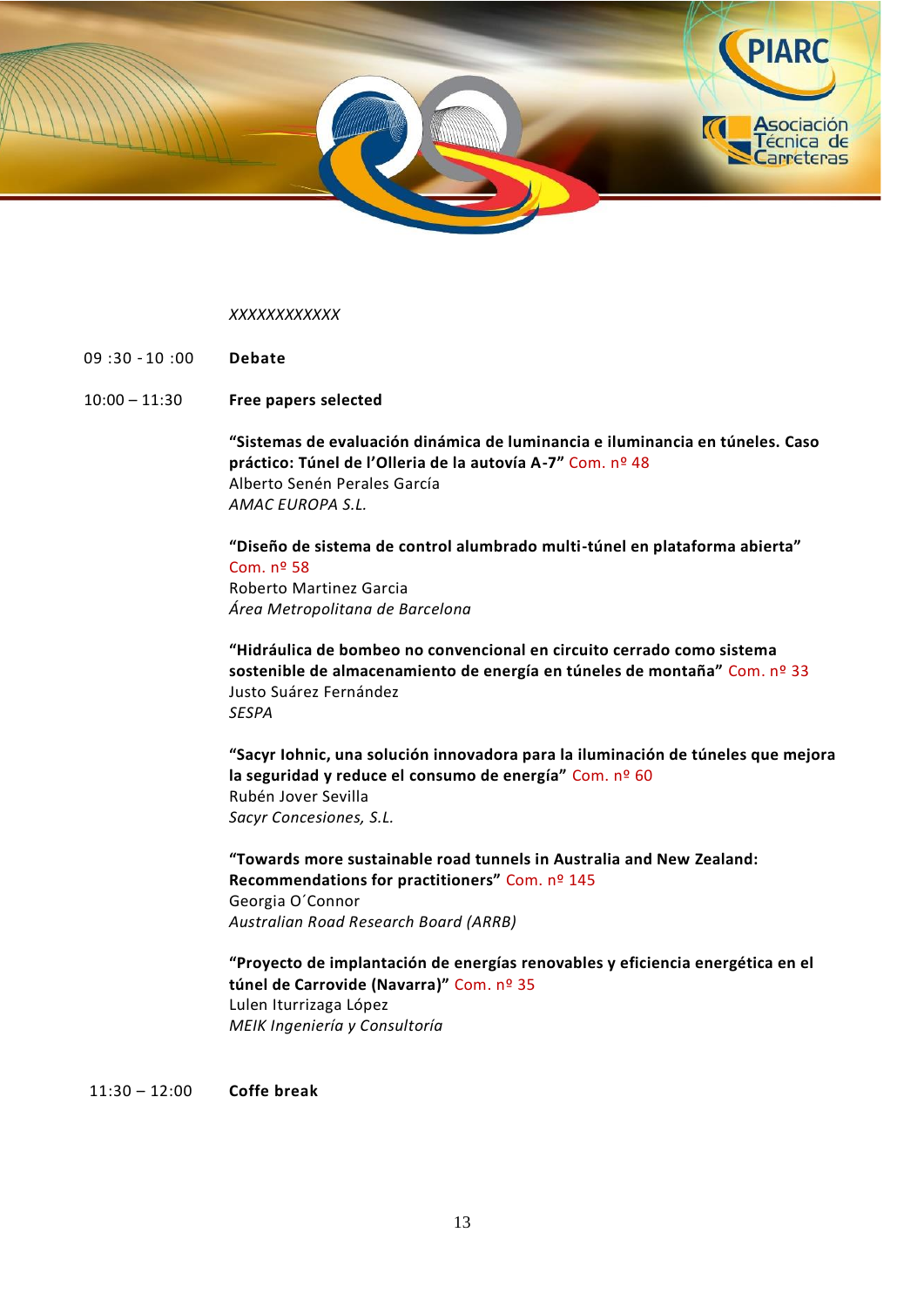

## **7th session: "Current state of tunnels and adaptation to regulations"**

- 12:00 12:20 Presentation: **"Diseño de los cuartos técnicos del túnel"** Com. nº 28 Eva Mª Montero Yéboles TYPSA
- 12:20 12:40 Presentation: **"Adaptación a la Directiva Europea 2004/54 de los Túneles de Belate y Almandoz"** Com. nº 160 Benjamín Celada Tamames GEOCONTROL, S.A.
- 12:40 13:00 Presentation: **"The upgrade of the Huguenot Tunnel North Bore and the temporary repairs of the South Bore Tunnel to increase resilience and safety"** Com. nº 19 Tiago Massingue South African National Roads Agency (SOC) Limited
- 13:00 13:15 **Debate**
- 13:15 14:15 **Free papers selected**

**"Equipo de Seguridad: Consideración conjunta en un túnel: Fase Preliminar-El Diseño-La Construcción-La Explotación"** Com. nº 34 Manuel Alberto Abella Suárez *SEOPRIN, S.L.*

**"13 años de infructuoso esfuerzo por mejorar la seguridad en túneles de elevada peligrosidad"** Com. nº 7 Mikel Uriarte Toledo *Bombero (Gobierno de Navarra)*

**"Adecuación de los sistemas de control de túneles en Colombia a la normativa europea. Ejemplos en las concesiones Pacífico 1, Pacífico 2 y Pacífico 3"** Com. nº 102 Antonio O. Martín Crisenti

*COMSA INDUSTRIAL S.A.U.*

**"Incidentes y accidentes significativos en túneles de carretera. El caso del túnel de Somport"** Com. nº 40 Íñigo Pérez Martínez *Prointec*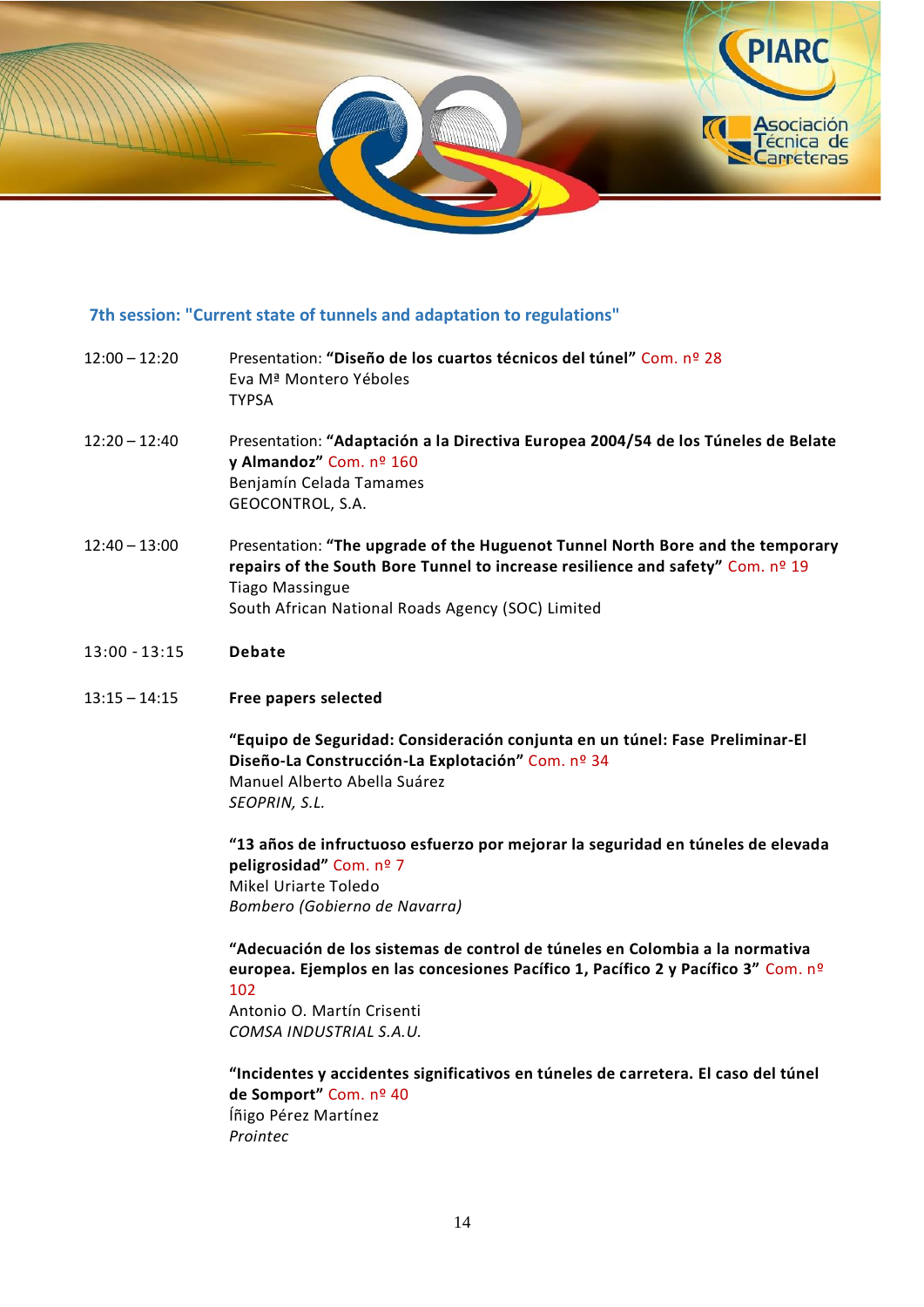

**"Optimización de la composición de las instalaciones de túneles de carretera para minimizar los costos operativos según el modelo ontológico"** Com. nº 154 Vladimir Faltus *Czech Technical University in Prague*

## 14:15 – 15:00 **CLOSURE SESSION**

**2nd Conference Conclusions** Rafael Sánchez Tostón *Secretario del Comité de Túneles. ATC*

**Closure**

15:00 – 16:30 **Farewell** c**ocktail**